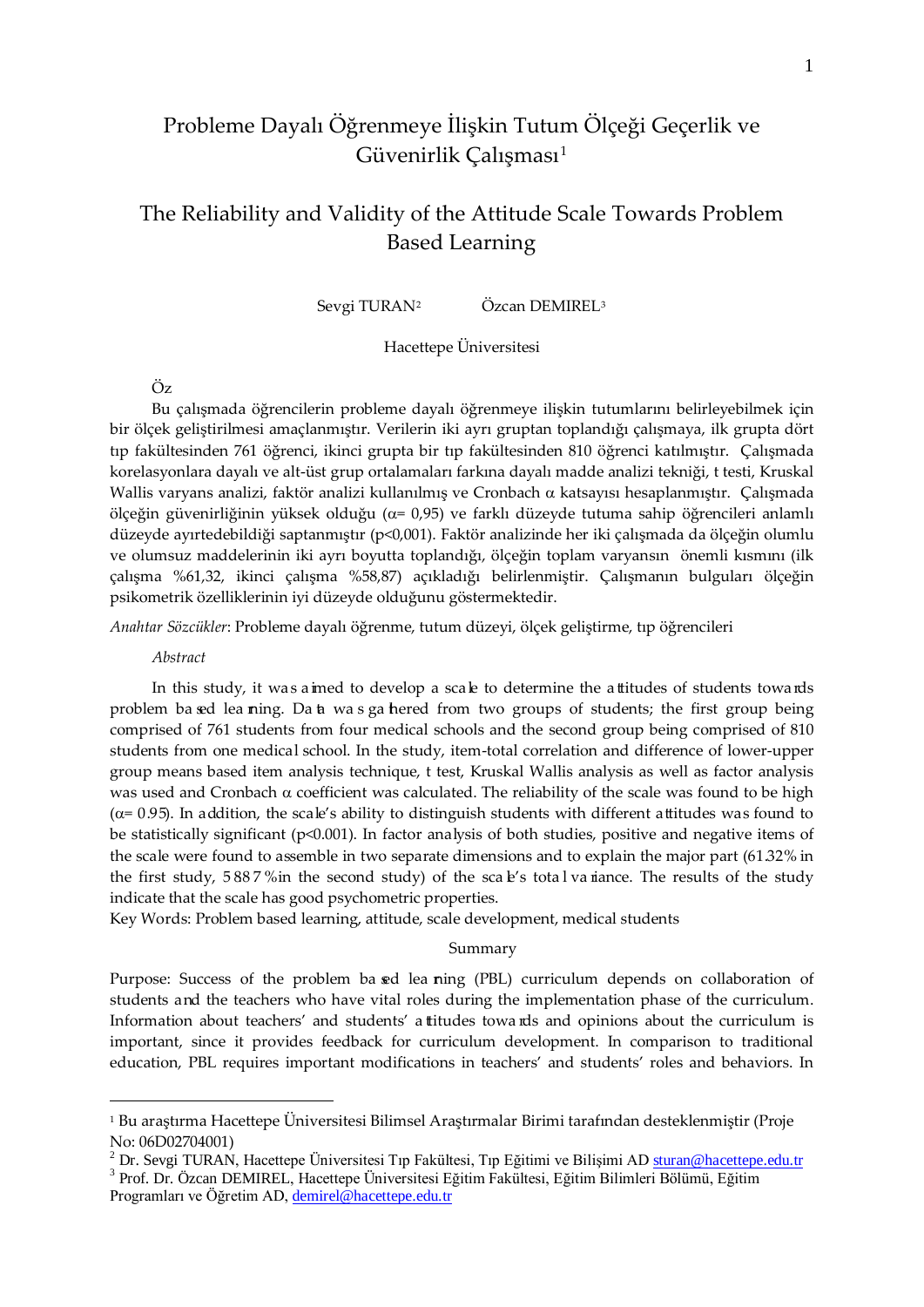many schools where PBL is implemented, teachers and students were reported to have difficulties during their adaptation to this modification. In this study, it was a imed to develop a sca  $\bf{e}$  to determine the attitudes of students towards PBL.

Method: The data required for development of the scale was gathered from two separate groups. The participants of the first study were 761 students from four medical schools with different ratios of PBL in their curriculum, whereas the participants of the second study included 810 students from another medical school in which PBL constituted 10% of its program.

During development of the statements in the scale, studies on the students' opinions as well as students' direct opinions were taken into consideration. Thus, 25 students were asked to write essays on their individual opinions on PBL. In this instance, 7 6 statements on a titude were written. Thereafter, the researchers and an additional five people have analyzed the statements and the ones which were difficult to understand were taken out of the scale. Finally, a scale of 60 statements which consists of equal numbers of positive and negative propositions was developed. Every item in the scale is composed of 5 Likert type choices.

In the study, correlation (item-total correlation) and difference of lower-upper group means based item a na lysis technique were used. Cronbach  $\alpha$  coefficient was calculated for estimation of the reliability of the scale. The scores of lower and upper groups and the scores which were derived by using external criterion were compared by using t test and Kruskal Wallis variation analysis for the scale's criterion-related validity. Besides, factor ana lysis was used to obta in informa tion about the structure of the scale.

Results: First 15 items from every group with the highest t values based on the difference of lowerupper group means were selected, since the objective was to develop a scale with fewer statements. Thereafter, 20 items were further selected within the pre-selected items during which attention was paid to select equal numbers of positive and negative statements. In the study, the reliability of the scale was found to be high ( $\alpha$ = .95). In the first study, the difference between the attitude scores of lower a nd upper groups was found to be statistically significant ( $p<0,001$ ). On the other hand, an external criterion was used in the second study. To this end, students were a sked to evaluate their attitudes towards PBL by using a 10 point Likert scale. The students were divided into three groups according to their evaluation outcome as groups with negative, medium and positive attitudes. The scale's ability to differentiate between students with negative, medium and positive attitudes towards PBL was found to be statistically significant (p<0,001). In factor analysis of both studies, positive and nega tive items of the scale were found to a semble in two separated imensions and to explain the major part (61.32% in the first study, 58.87% in the second study) of the scale's total variance.

Discussion: High  $\alpha$  coefficient (.95) of the scale indicates that the items in the scale are consistent with each other and eva luate the items of the same characteristic. In the first study for evaluating the criterion-related validity of the scale, difference was found between the means of lower and upper groups. In the second study, when the students' general evaluations of their attitudes were analysed by dividing them into three groups (negative, medium and positive attitude groups), difference was found to be significant (p<0,001) between the scores for attitude towards PBL. The newly developed attitude scale has the ability to distinguish between the people with and without the attribute which the scale aims to measure.

Factor ana lysis was used to obtain information about the structure of the scale. In the first study, positive and nega tive items of the scale were found to a semble in two separate dimensions. The second study has also revealed similar results. Positive and negative items of the scale were found to load in two separate dimensions and to explain 58.87% of the total variance.

Conclusion: The results of the study indicate that the scale has good psychometric properties. It is expected that the newly developed attitude scale will contribute to identify students' attitudes in using PBL curriculum and to other future studies on PBL.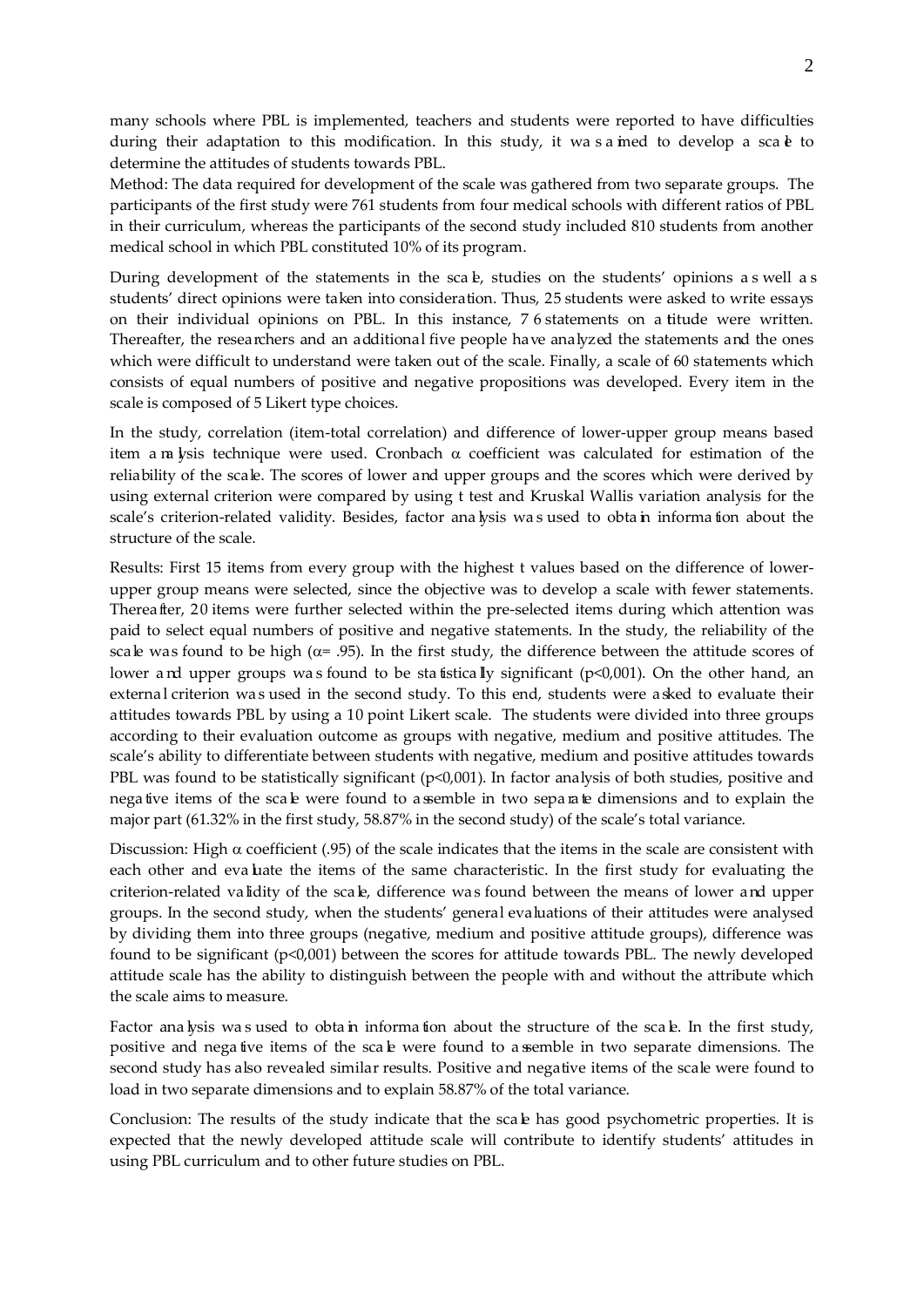Öğrencilere öz-yönetimli öğrenme, bağımsız çalışma, sorgulama, problem çözme becerilerinin kazandırılması amaçlayan probleme dayalı öğrenme (PDÖ) bireylerin yaşamlarında karşılaşacakları durumların benzetmesi sayılabilecek koşullarla karşı karşıya getirildiği, bu durumları çözmelerine rehberlik edilerek kendi kendilerine araştırmalarının ve öğrenmelerinin sağlanmaya çalışıldığı bir yöntemdir (Özdemir, 2003; Plucker, 1999). PDÖ'de ulaşılmak istenen amaçlar; klinik durumların bilimsel olarak anlaşılmasını geliştirmek, klinik akıl yürütme stratejilerini geliştirmek, öz-yönetimli öğrenme stratejilerini geliştirmek ve öğrenmeye karşı güdülenmeyi artırmak olarak sıralanmaktadır (Akt.: Hmelo, Gotterer ve Bransford, 1994; Akt.:Yeung, Au-Yeung, Chiu, Mok ve Lai, 2003).

PDÖ oturumunda, genel beceri ve tutumların geliştirilmesi ile birlikte bilgi kazanmanın birleştirildiği küçük grupla öğretme yöntemi uygulanmaktadır. PDÖ grubu, 8-10 kişiden oluşan bir öğrenci grubu ve öğrenmeyi kolaylaştıran bir eğitmenden oluşur (Wood, 2003). PDÖ'nün dört bileşeni vardır: Problem veya senaryo, eğitim yönlendiricisi, öğrenci ve değerlendirme. PDÖ, oluşturulan senaryo üzerinden yürütülür ve başarısı senaryonun iyi kaliteli olmasına bağlıdır (Dolmans, Snellen-Balendong, Wolfhagen, van der Vleuten, 1997; Wood, 2003). Senaryo çoğunlukla gerçek yaşamdan alınmış bir problemden seçilir. PDÖ'de değerlendirme ise proje ve senaryoların öğrenciler için anlamlı öğrenme yaşantısı sağlayacak şekilde gözden geçirilmesini, bilginin kalıcılığı ve transferinin desteklenmesini, yansıtmanın geliştirilmesini, bilgi ve becerilerin uygun şekilde kullanımının geliştirilmesini sağlayacak şekilde düzenlenir (Bridges ve Hallinger, 1995).

PDÖ'nün yürütülmesinde iki önemli unsur öğretmen ve öğrencidir. PDÖ bu iki grubun rol ve davranışlarında önemli düzeyde değişiklik gerektirir. Öğretmenin en önemli rolü öğrenmeyi kolaylaştırmaktır. Öğretmenin görevi alışılmış eğitici rolünden çok farklıdır. Öğrencilere rehberlik eden, bu alanda bilgi elde etmeleri için onlara yol gösteren biridir. Öğrenciler PDÖ'de daha fazla sorumluluk alırlar, ancak bu yaklaşımda öğretmen pasif bir gözlemci değildir. Öğretmen etkin olmalı ve çalışma konusundaki hedeflere ulaşılabilmesi için gruptaki öğrenme sürecini yönlendirmelidir (Carder, Willingham ve Bibb, 2001).

PDÖ öğrenci merkezli bir süreçtir. Öğrenciler probleme dayalı öğrenme sürecinde problem çözücü konumdadır. Grup üyeleri problemi çözmek ve öğrenmek için birlikte çalışırken, grupla çalışma ve işbirlikli öğrenme becerileri kazanırlar. Baptiste (2003) öğrenen rollerini öz-yönetimli olma, en iyi ve uygun kaynağı arama, seçme ve kullanma, eleştirel düşünme ve klinik akıl yürütme, uygulamada yasal ve etik ilkeleri benimseme, uygun olduğunda öncü ve takipçi olma, yazılı ve sözlü profesyonel ve açık iletişim kurma ve proaktif (proactive) düşünme olarak sıralamaktadır.

Geleneksel eğitim ile karşılaştırıldığında PDÖ'nün öğretmen ve öğrenci rol ve davranışlarında gerektirdiği önemli değişiklik uygulamada bazı güçlüklere neden olabilmektedir. PDÖ uygulayan bir çok okulda öğretmen ve öğrencilerin bu değişime kolay uyum sağlayamadıkları ifade edilmektedir. Bu alanda yapılan çalışmalar daha çok öğrenci ve öğretmen görüşlerinin belirlenmesine yöneliktir. PDÖ ile ilgili tıp fakültelerindeki uygulamalarda öğrenci görüşlerini inceleyen çalışmalarda öğrencilerin bazı gruplarda bu uygulamadan memnun (Caplow, Donaldson, Kardash, Hosokowa, 1997; Dolmans ve ark., 2005; Guilbert, 1998), bazı uygulamalarda memnun olmadığı (Birgegard ve Lindquist, 1998) yönünde görüşler bildirilmiştir. Bu çalışmalarda öğrenciler; PDÖ'nün öz-yönetimli, işbirlikli ve yapılandırmacı öğrenmeye yönlendirdiğini, transferi kolaylaştırdığını, bilginin bütünleşmesini sağladığı, mesleğe hazırdığı, problem çözme, analiz-sentez ve iletişim becerilerini geliştirdiği, derinlemesine araştırmayı, bütüncül yaklaşımı, etkin rol almayı, grup etkileşimini sağladığı, etkili ve güdüleyici olduğu ve öğrenmeyi daha ilginç hale getirdiğini söylemiştir. PDÖ'nün sınırlılıkları arasında ise PDÖ'ye ve bağımsız öğrenmeye uyumdaki güçlükler, öğrenmede belirsizliğe neden olması, harcanan emek ve zamanın artması ve yönlendiricilerin rolünün etkisi sayılmıştır.

Çalışmalarda PDÖ uygulanan derslerde o derse ilişkin tutumların gelişmesinde PDÖ'nün etkisi de incelenmiştir. PDÖ ile yürütülen derslerde, o dersle ilgili derse karşı olumlu tutum (Baxter, Singh, Stanen ve Duggan, 2000) geliştirildiği ve öğrencilerin disiplinlerarası işbirliğine ilişkin tutumlarının geliştirilmesinde etkili olduğu (Guido, De Clercq Huyghens ve Kerckhofs, 2006) gösterilmiştir.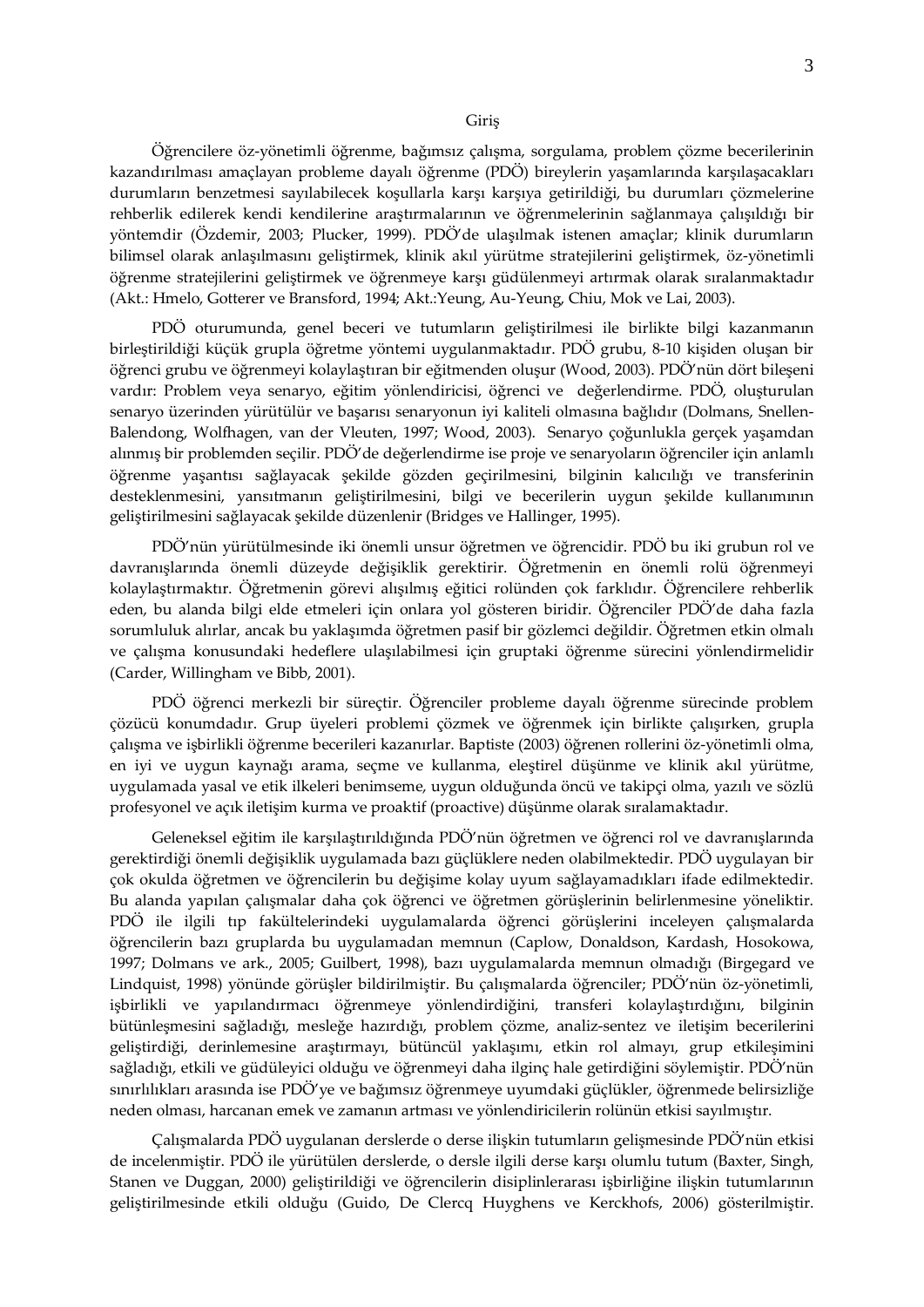Öğrencilerin bu yaklaşıma ilişkin olumsuz görüşleri olduğunu bildiren çalışmalar olmakla birlikte (Birgegard ve Lindquist, 1998), bu öğrenme yaklaşımlarının öğrencilerde direnmeye sebep olabileceği ancak bu yöntemler dikkatle ve ilkelerine uygun uygulanırsa direnme ile baş edilebileceği de vurgulanmaktadır (Felder, 1995).

Duyuşsal özellikler eğitim programlarının ürünü olmakla birlikte aynı zamanda girdisini oluşturmaktadır. Duyuşsal özelliklerden biri olan tutum, belirli nesne, durum, kurum, kavram ya da diğer insanlara karşı öğrenilmiş, olumlu ya da olumsuz tepkide bulunma eğilimidir (Tezbaşaran, 1997). Eğitim programının uygulanması ile öğrencilere kazandırılmak istenen tutumlar olabileceği gibi, eğitim programı öncesinde ve sırasında kazanılmış tutumların yeni öğrenilecekleri engellemesi ya da güçleştirmesi de olanaklıdır. Bu nedenle öğrencilerin program sırasındaki duyuşsal özelliklerinin belirlenmiş olması program geliştirmecilerin üzerinde durduğu konulardan biri olmuştur.

PDÖ'nün yürütülmesinde öğrenci tutumlarının belirlenmesi önemlidir. Ancak alanyazında yapılmış çalışmalar ağırlıklı olarak PDÖ ile ilgili görüşlerin belirlenmesine yöneliktir. Öğrenci görüşleri ile ilgili yapılan çalışmalar, bu görüşlerle öğrenci özellikleri ve öz-yönetimli öğrenme becerileri ile ilişkisini incelemede sınırlı kalmaktadır. PDÖ'ye ilişkin tutumların belirlenmesi için geliştirilecek ölçek ile olumlu ya da olumsuz tutuma sahip öğrencilerin öğrenme özelliklerinin incelenmesine katkı sağlayacaktır.

PDÖ uygulanan programların başarıya ulaşması, uygulamasında önemli role sahip olan öğretmen ve öğrencilerin programın uygulanabilmesi için işbirliği yapmasını gerektirmektedir. Öğrencilerin ve öğretmenlerin programa ilişkin tutum ve görüşlerinin belirlenmesinden elde edilen bilgiler program geliştirmeye dönüt sağlaması açısından önemlidir. Bu nedenle bu çalışmada PDÖ uygulanan programlarda karşılaşılan güçlüklerin anlaşılmasına yardımcı olmak için öğrencilerin PDÖ ile ilgili tutumları belirlemeye yönelik bir ölçek geliştirme çalışmasının paylaşılması amaçlanmıştır.

#### Yöntem

Betimsel nitelikte bu çalışma iki aşamada yürütülmüştür. İlk aşamada ölçek hazırlanarak bir deneme uygulaması yapılmış ve ölçeğin güvenirlik ve yapı geçerliği ile ilgili kanıt toplanmıştır. İkinci aşamada geliştirilen bu ölçek bir başka gruba uygulanarak ölçeğin güvenirlik ve yapı geçerliği ile ilgili elde edilen bulguların yanı sıra ölçüt geçerliği ile ilgili kanıt elde edilmeye çalışılmıştır. Çalışmanın devam eden bölümünde bu iki çalışmanın yöntemi ve bulguları ayrı ayrı sunulmuştur.

*Çalışma 1*

 $\overline{a}$ 

### Yöntem

### *Çalışma Grubu*

Çalışma programında farklı düzeylerde PDÖ bulunan dört tıp fakültesinde uygulanmıştır. Çalışmaya bu üniversitelerden 761 öğrenci katılmıştır. Çalışma grubuna ilişkin özellikler Tablo 1'de özetlenmiştir. Çalışmaya katılan fakültelerin uyguladıkları eğitim programı modelleri birbirinden farklıdır. Fakültelerin isimleri uyguladıkları programlara göre kodlanmıştır. Uygulamaya katılan okullardan üçünün eğitim programı entegre (bütünleştirilmiş)[4](#page-3-0) modele dayalıdır. Bu fakültelerin programlarında %10 ağırlıkta PDÖ'ye yer verilmektedir. Bu fakültelerden biri PDÖ'nün uygulamaya başlanması açısından diğerlerinden farklıdır. Bu fakülte PDÖ içeren entegre modeli çalışmanın başlamasından bir yıl önce (2005-2006) uygulamaya başlamıştır. Diğer fakültenin ise eğitim programı bütünüyle PDÖ'ye dayalıdır. Çalışmaya katılan öğrencilerin %49,6'sı kadın, %70,5'inin öğretim gördüğü dil Türkçe'dir.

<span id="page-3-0"></span><sup>4</sup> Temel ve klinik bilimler arasında yatay ve dönemler arası dikey bütünleşmenin sağlandığı, eğitimin disiplinlere ait özel konular yerine organ-sistem temeline dayalı olarak yapılandırıldığı model.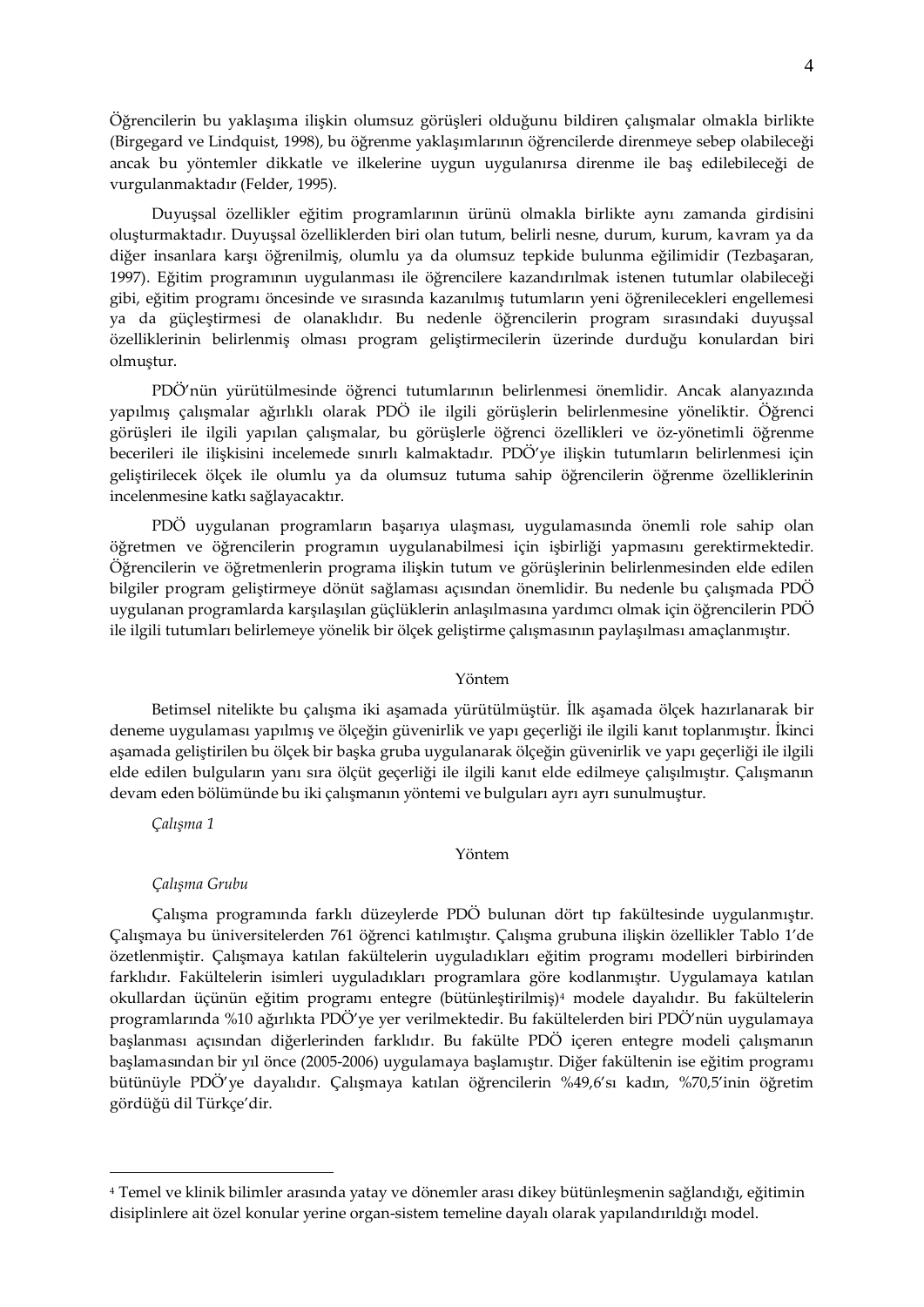|                                          | Say1 | $\%$  |
|------------------------------------------|------|-------|
| Cinsiyet                                 |      |       |
| Kadın                                    | 351  | 49,6  |
| Erkek                                    | 357  | 50,4  |
| Toplam                                   | 708  | 100,0 |
| Devam Ettiği Tıp Fakültesi               |      |       |
| A (entegre model, %10 PDÖ, geçiş süreci) | 349  | 45,9  |
| B (entegre model, %10 PDÖ)               | 211  | 27,7  |
| C(PDÖ)                                   | 146  | 19,2  |
| B (entegre model, %10 PDO)               | 55   | 7,2   |
| Toplam                                   | 761  | 100,0 |
| Devam Ettiği Dönem                       |      |       |
| 1                                        | 166  | 23,4  |
| $\overline{2}$                           | 250  | 35,3  |
| 3                                        | 191  | 26,9  |
| $\overline{4}$                           | 34   | 4,8   |
| 5                                        | 42   | 5,9   |
| 6                                        | 26   | 3,7   |
| Toplam                                   | 709  | 100,0 |
| Öğrenim Gördüğü Dil                      |      |       |
| Türkçe                                   | 499  | 70,5  |
| <i>ingilizce</i>                         | 209  | 29,5  |
| Toplam                                   | 708  | 100,0 |

Tablo 1. *Tutum Ölçeği Birinci Çalışma Grubunun Bazı Özelliklerine Göre Dağılımı*

### *Ölçme Aracının Hazırlanması*

Bu araştırmada ölçülmek istenen probleme dayalı öğrenmeye ilişkin tutumlar "PDÖ ile ilgili öğrenilmiş olumlu ve olumsuz tepkide bulunma eğilimlerini" ifade etmektedir. Bu kuramsal tanımın işaretçileri olan ifadelerin yazılması için öğrenci görüşlerini inceleyen çalışmalardan yararlanılmış, ayrıca doğrudan öğrenci görüşleri toplanmıştır. Bu amaçla 25 öğrenciden PDÖ'ye ilişkin görüşlerini içeren kompozisyonlar yazmaları istenmiştir. Bu kompozisyonlar okunarak ölçekte yer alabilecek tutum ifadeleri yazılmıştır. Bu aşamada 76 tutum ifadesi yazılmıştır.

Tutum ifadeleri dil ve anlaşılırlık yönünden yeniden gözden geçirilmiştir. Bu amaçla araştırmacının yanı sıra biri ölçme değerlendirme alanında, diğerleri eğitimde program geliştirme ve öğretim alanında uzman 5 kişi ifadeleri incelemiştir. Bu inceleme sonrasında gelen dönütler doğrultusunda birbiri ile örtüşen ve anlaşılmasında güçlük olan önermeler çıkarılmıştır. Bu aşama sonra sında olumlu ve olumsuz önerme sa yısının eşit olduğu 60 önermeden oluşan bir ölçek elde edilmiştir. Deneme ölçeği cevaplamaya kolaylık sağlayacak şekilde düzenlendikten sonra uygulama yapılmıştır.

Ölçekteki her madde Likert tipi 5 seçenekten oluşmaktadır. Seçeneklerin birden beşe doğru puan dağılımı yapılmış, her madde olumlu ve olumsuz ifadelere dikkat edilerek beş puan olumlu uçtaki tutumu belirtecek şekilde puanlanmıştır. Bireylerin aldığı madde puanları toplanarak ölçek puanları hesaplanmıştır. Ölçeğin bu ilk hali ile alınabilecek en yüksek puan; 60x5=300, en düşük puan ise 60x1=60'dır.

## *Verilerin Çözümlenmesi*

Her bir madde puanı ve ölçek puanları için tanımlayıcı istatistikler hesaplanmıştır. Madde analizi için korelasyonlara dayalı madde analizi ve alt-üst grup ortalamaları farkına dayalı madde analizi tekniği kullanılmıştır (Murphy ve Davidshofer, 1991; Tezbaşaran, 1997). Ölçeğinin güvenirlik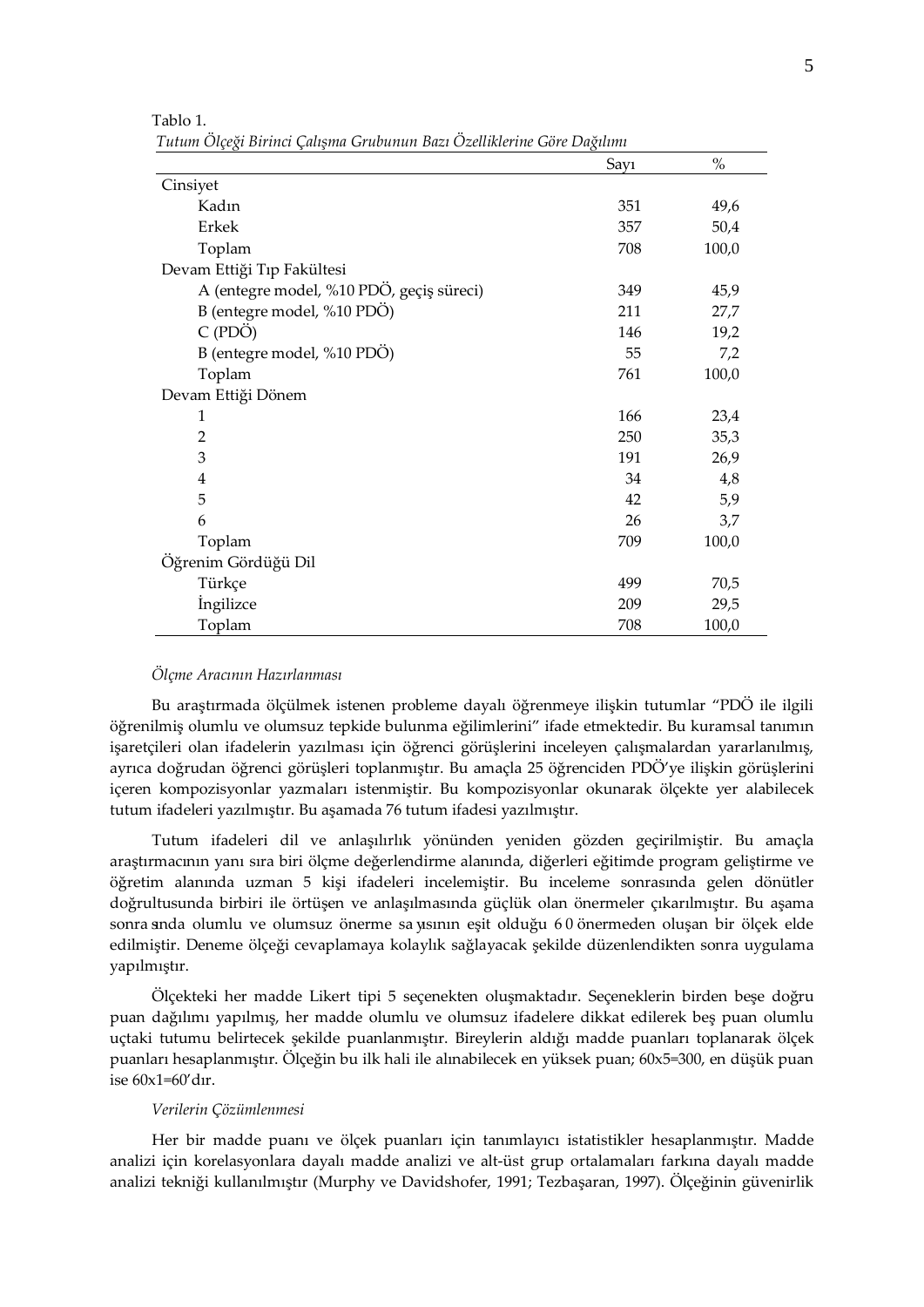tahmini için Cronbach α katsayısı kullanılmıştır. Ayrıca ölçeğin yapısı ile ilgili bilgi edinmek üzere faktör analizi yapılmıştır.

Ölçeğin son hali için maddelerin seçiminde öncelikle madde puanlarının ölçekten elde edilen toplam puanla korelasyonlarına bakılmış ve madde elemek için alt %27 ve üst %27'lik grubun birbiri ile karşılaştırılması tekniği kullanılmıştır. Yapılan t testi sonucunda olumlu ve olumsuz maddeler t testi değerlerine göre sıralanmıştır. En yüksek değeri a lan ilk 1 5 olumlu ve 1 5 olumsuz madde seçilmiş, olumlu olumsuz önerme sayısına eşit olmasına da dikkat edilerek bu maddeler arasından 20 madde seçilmiştir.

# Bulgular

### *Madde Analizi Sonuçları*

Deneme ölçeğindeki maddelere ait madde-ölçek korelasyonları her madde ile ölçek puanları arasında korelasyon hesaplanmasında, ilgili maddenin puanları ölçek puanı içerisinde yer aldığında korelasyon katsayısını gerçekte olduğundan daha yüksek olma eğiliminde olduğundan (Tezbaşaran 1997), söz konusu madde hariç tutularak ölçek puanları hesaplanmıştır. Tüm maddeler ölçek puanı ile yüksek derecede korelasyon göstermiş ve hepsi p<0,001 düzeyinde anlamlı sonuç vermiştir.

Deneme ölçeğindeki maddelere ait puan dağılımının alt ve üst gruplarına ait ortalamalar arasındaki farkın anlamlılığı için t testi hesaplanmıştır. En yüksek puanı alan ilk 206 kişi (%27) üst gruba, en düşük puanı a lan son 206 kişi (%27) a lt gruba dahil edilmiştir. Ma dde 11 dışında tüm maddelerin alt ve üst grup ortalamaları arasındaki fark istatistiksel yönden anlamlı bulunmuştur. Madde 26 ve 31'in t istatistiği eksi değer almıştır. Bu maddelerin testin son halinde yer alması uygun değildir.

Deneme uygula ma s sonucu da ha z sa yda önermeden oluşan bir ölçek geliştirilmesi hedeflendiğinden en yüksek t değerini alan ilk 15 olumlu ve 15 olumsuz madde seçilmiştir. Daha sonra bunlar arasından olumlu olumsuz önerme sayısının eşit olmasına da dikkat edilerek 20 madde seçilmiştir. Ölçeğin son halinde yer alan maddeler Tablo 2'de italik olarak belirtilmiştir. Olumsuz ifadeleri içeren ve t değeri yüksek olan 29., 36., 44., 38., 40., 41., 35., 27., 9. ve 14. maddeler ölçeğe dahil edilmiştir. Yüksek t değeri almalarına rağmen benzer ifadelere ölçekte yer vermemek için 21., 19., 51., 49. ve 43. maddeler ölçeğin son haline alınmamıştır. Olumlu ifadeleri içeren 58., 39., 17., 60., 48., 16., 1., 45., 33. ve 37. maddeler ölçeğin son halinde yer almıştır (Tablo 2).

### Tablo 2.

| Probleme-dayalı öğrenme:                             | Alt Grup |      | <b>Ust Grup</b> |      |       |       |  |
|------------------------------------------------------|----------|------|-----------------|------|-------|-------|--|
|                                                      | Ortalama | SS   | Ortalama        | SS   |       | p     |  |
| M29. Yararsız bir uygulamadır (-)                    | 4,50     | 0,56 | 2,28            | 1,03 | 27,11 | 0,001 |  |
| M36 Zaman kaybıdır (-)                               | 4,49     | 0,65 | 2,11            | 1,09 | 26,78 | 0,001 |  |
| M44. PDÖ'de zaman sıkıcı bir şekilde geçer (-)       | 4,30     | 0,75 | 2,04            | 0,96 | 26,58 | 0,001 |  |
| M38. Izdırap vericidir (-)                           | 4,48     | 0,73 | 2,16            | 1,11 | 24,97 | 0,001 |  |
| M21.Yarardan çok zarar verir (-)                     | 4,55     | 0,72 | 2,41            | 1,09 | 23,55 | 0,001 |  |
| M40. Eğitim programları için uygun değildir (-)      | 4,29     | 0,81 | 2,24            | 1,02 | 22,58 | 0,001 |  |
| M19.Oturumlarında bitse de gitsek diye               |          |      |                 |      |       |       |  |
| düşünürüm (-)                                        | 4,03     | 1,00 | 1,84            | 0,98 | 22,40 | 0,001 |  |
| M58.PDÖ'de araştırılan konular öğrenmeyi sevmeyi     |          |      |                 |      |       |       |  |
| sağlar (+)                                           | 4,22     | 0,67 | 2,37            | 1,04 | 21,41 | 0,001 |  |
| M41.PDÖ'nün amacı belli değildir (-)                 | 4,39     | 0,81 | 2,36            | 1,09 | 21,38 | 0,001 |  |
| $M39.$ Olumlu bir öğrenme ortamı oluşturur $(+)$     | 4,29     | 0,53 | 2,55            | 1,04 | 21,34 | 0,001 |  |
| M51.PDÖ'de oturumların bir an önce bitmesi           |          |      |                 |      |       |       |  |
| istenir $(-)$                                        | 4,06     | 0,94 | 2,03            | 1,03 | 20,90 | 0,001 |  |
| M17. Eğitim programının renklenmesini sağlar (+)     | 4,46     | 0,67 | 2,57            | 1,14 | 20,57 | 0,001 |  |
| M60.PDÖ'de öğrenilenleri paylaşmanın keyfine varılır |          |      |                 |      |       |       |  |
| $^{(+)}$                                             | 4,30     | 0,69 | 2,35            | 1,17 | 20,52 | 0,001 |  |
| M49.PDÖ'de amaçlar havada kalır (-)                  | 4,10     | 0,83 | 2,25            | 1,03 | 20,11 | 0,001 |  |
| M43.PDÖ'de değerlendirme anksiyete (iç sıkıntısı)    |          |      |                 |      |       |       |  |
| vericidir (-)                                        | 3,97     | 1,06 | 1,93            | 1,01 | 20,00 | 0,001 |  |
| M35.Öğrenmeyi güçleştirir (-)                        | 4,31     | 0,81 | 2,46            | 1,07 | 19,78 | 0,001 |  |
| M27.Kafa karışıklığına neden olur (-)                | 4,18     | 0,84 | 2,27            | 1,11 | 19,76 | 0,001 |  |

## *Tutum Ölçeği Alt ve Üst Grupların Ortalamaları*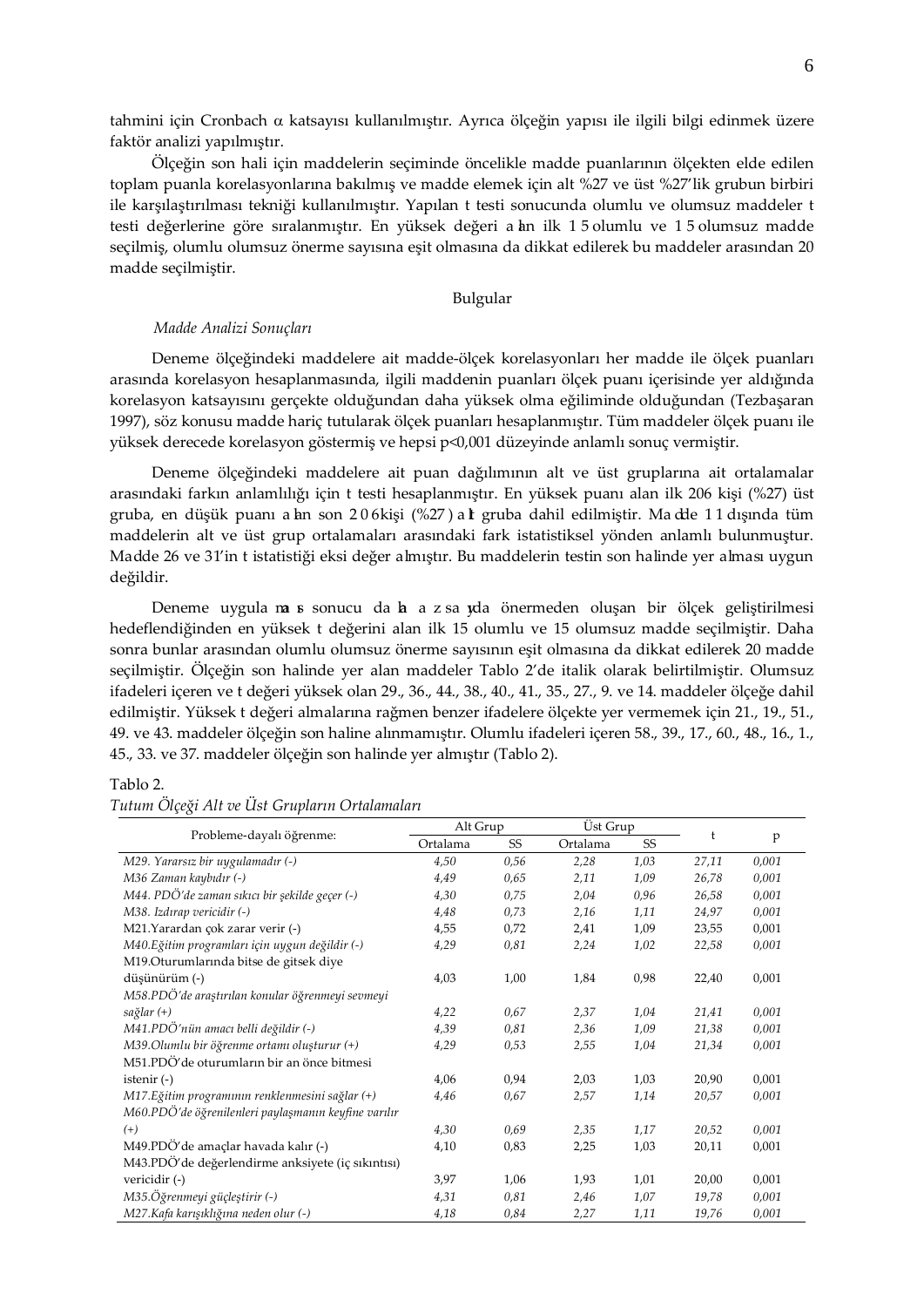| M48.Eğlencelidir (+)                      |      | 0.68 | 2.47 |      | 19.57 | 0.001 |
|-------------------------------------------|------|------|------|------|-------|-------|
| M16.Öğrenilenlerin pekişmesini sağlar (+) | 4.48 | 0.59 | 2.79 | 1.10 | 19.46 | 0.001 |
| M1. Calısma verimini artırır (+)          | 4.42 | 0.65 | 2.59 |      | 19.39 | 0.001 |

# Tablo 2'nin devamı

|                                                     | Alt Grup |      | Üst Grup |      |         |              |  |
|-----------------------------------------------------|----------|------|----------|------|---------|--------------|--|
| Probleme-dayalı öğrenme:                            | Ortalama | SS   | Ortalama | SS   | t       | $\mathbf{p}$ |  |
| M45.Öğrenci için iyi bir eğitim tecrübesidir (+)    | 4,33     | 0,67 | 2,59     | 1,12 | 19,12   | 0,001        |  |
| M33. Bilimsel sürecin öğrenilmesini sağlar (+)      | 4,31     | 0,60 | 2,67     | 1,08 | 18,99   | 0,001        |  |
| M37. Eğitim sürecinden keyif alınmasını sağlar (+)  | 4,32     | 0,72 | 2,54     | 1,14 | 18,93   | 0,001        |  |
| M9.Öğrenciler cezalandırılmaktadır (-)              | 4,43     | 0,79 | 2,46     | 1,27 | 18,89   | 0,001        |  |
| M12. Öğrenilenlerin bütünleşmesini sağlar (+)       | 4,32     | 0,75 | 2,60     | 1,08 | 18,86   | 0,001        |  |
| M14. Öğrenme şevkini kıran bir yöntemdir (-)        | 4,34     | 0,82 | 2,50     | 1,16 | 18,68   | 0,001        |  |
| M34. Önemli fikirlerin tartışılmasını sağlar (+)    | 4,36     | 0,58 | 2,74     | 1,10 | 18,65   | 0,001        |  |
| M7. Ek bilgilerin kazanılmasını sağlar (+)          | 4,50     | 0,56 | 2,90     | 1,12 | 18,36   | 0,001        |  |
| M55. PDÖ'de bir konuda araştırma yapmak             |          |      |          |      |         | 0,001        |  |
| zevklidir (+)                                       | 4,21     | 0,75 | 2,52     | 1,12 | 18,06   |              |  |
| M50. Öğrenenin bilgiye ulaşmayı öğrenmesini         |          |      |          |      |         | 0,001        |  |
| sağlar (+)                                          | 4,35     | 0,72 | 2,71     | 1,09 | 18,04   |              |  |
| M57. PDÖ'de sunumlar zevkle öğrenmeyi sağlar        |          |      |          |      |         | 0,001        |  |
| $^{(+)}$                                            | 4,07     | 0,80 | 2,39     | 1,09 | 17,88   |              |  |
| M6. Gerçek durumlarla karşılaştırarak öğrenmeyi     |          |      |          |      |         | 0,001        |  |
| sağlar (+)                                          | 4,44     | 0,55 | 2,91     | 1,10 | 17,87   |              |  |
| M10. Öğrenilen bilgilerin kalıcılığını sağlar (+)   | 4,41     | 0,62 | 2,80     | 1,17 | 17,44   | 0,001        |  |
| M59. PDÖ'de ulaşılmak istenen amaçlar yararlıdır    |          |      |          |      |         | 0,001        |  |
| $^{(+)}$                                            | 4,30     | 0,67 | 2,72     | 1,12 | 17,42   |              |  |
| M53. Öğrenenin öğrenmeye aktif katılmasını          |          |      |          |      |         | 0,001        |  |
| sağlar (+)                                          | 4,38     | 0,73 | 2,77     | 1,11 | 17,38   |              |  |
| M22. Doyurucu bir öğrenme süreci yaşanmasını        |          |      |          |      |         | 0,001        |  |
| sağlar (+)                                          | 4,10     | 0,78 | 2,47     | 1,10 | 17,37   |              |  |
| M32. Bilimsel düşünme yetisi kazandırır (+)         | 4,24     | 0,75 | 2,71     | 1,06 | 16,99   | 0,001        |  |
| M20. Normal derslerden güzel etkinlikler içerir (+) | 4,35     | 0,74 | 2,66     | 1,23 | 16,88   | 0,001        |  |
| M23. Gereksiz tartışmalara neden olur (-)           | 3,78     | 1,03 | 2,07     | 1,06 | 16,55   | 0,001        |  |
| M4. Uygulamaya geçişi sağlar (+)                    | 4,44     | 0,61 | 2,99     | 1,12 | 16,30   | 0,001        |  |
| M28. Körü körüne öğrenmenin önüne geçer (+)         | 4,16     | 0,89 | 2,57     | 1,08 |         | 0,001        |  |
| M25. Üzerinde düşünülmemiş noktaların               |          |      |          |      | 16,28   |              |  |
|                                                     |          |      |          |      |         | 0,001        |  |
| farkedilmesini sağlar (+)                           | 4,32     | 0,67 | 2,82     | 1,16 | 16,04   |              |  |
| M52. PDÖ için ayrılan süre uzundur (-)              | 3,75     | 1,08 | 2,12     | 1,06 | 15,48   | 0,001        |  |
| M8. Öğrenciler arasında eşitsizliğe neden olur (-)  | 3,84     | 1,10 | 2,13     | 1,15 | 15,44   | 0,001        |  |
| M54. PDÖ'ye programda verilen yer fazladır (-)      | 3,91     | 1,10 | 2,28     | 1,11 | 14,99   | 0,001        |  |
| M15. Farklı öğrenme kaynaklarına ulaşılmasını       |          |      |          |      |         | 0,001        |  |
| sağlar (+)                                          | 4,46     | 0,60 | 3,09     | 1,17 | 14,94   |              |  |
| M3. Bilgilerin sorgulanmasını sağlar (+)            | 4,45     | 0,53 | 3,20     | 1,10 | 14,76   | 0,001        |  |
| M2. Öğrenmeyi zorlaştıran bir yöntemdir (-)         | 4,14     | 0,91 | 2,60     | 1,19 | 14,74   | 0,001        |  |
| M18.Öğrenirken ayrıntılar arasında boğulmaya        |          |      |          |      |         | 0,001        |  |
| neden olur (-)                                      | 3,63     | 1,11 | 2,05     | 1,13 | 14,32   |              |  |
| M46. PDÖ'de ulaşılmak istenen amaçlar teorik bir    |          |      |          |      |         | 0,001        |  |
| saatlik derste açıklanabilir (-)                    | 3,50     | 1,31 | 2,00     | 1,03 | 12,96   |              |  |
| M56. PDÖ'de öğrenciyi değerlendirme öğrenmeyi       |          |      |          |      |         | 0,001        |  |
| engeller (-)                                        | 3,52     | 1,24 | 2,22     | 1,13 | 11,13   |              |  |
| M5. Teorik eğitimden farklı değildir (-)            | 4,36     | 0,73 | 3,33     | 1,21 | 10,48   | 0,001        |  |
| M24. Öğrenenin kendi kendine öğrenmesini sağlar     |          |      |          |      |         | 0,001        |  |
| $^{(+)}$                                            | 4,16     | 0,84 | 3,12     | 1,21 | 10,16   |              |  |
| M47. PDÖ'de not verilmesi başarıyı düşürür (-)      | 3,42     | 1,33 | 2,31     | 1,21 | 8,87    | 0,001        |  |
| M42. Öğrenme konularına öğrenenin karar             |          |      |          |      |         | 0,001        |  |
| vermesini sağlar (+)                                | 3,77     | 1,06 | 2,88     | 1,13 | 8,20    |              |  |
| M13. Hazır bilginin aktarılmasıdır (-)              | 3,84     | 1,10 | 2,91     | 1,26 | 8,03    | 0,001        |  |
| M30. Grup önünde tartışmayı dayatmaktadır (-)       | 2,91     | 1,21 | 2,21     | 1,02 | 6,35    | 0,001        |  |
| M11. Yönlendirici ve öğrenciler arasında oynanan    |          |      |          |      |         |              |  |
| bir oyundur (-)                                     | 2,91     | 1,27 | 2,88     | 1,29 | 0,23    | 0,817        |  |
| M31. Grup çalışmasını dayatmaktadır (-)             | 2,33     | 1,14 | 2,61     | 1,19 | $-2,45$ | 0,015        |  |
| M26. Bir ders tekrarıdır (-)                        | 2,67     | 1,19 | 3,02     | 1,17 | $-3,01$ | 0,003        |  |

\* (+)= olumlu madde, (-)= olumsuz madde, SS=standart sapma

\*\* İtalik yazı ile belirtilen maddeler ölçeğin son halinde yer almıştır.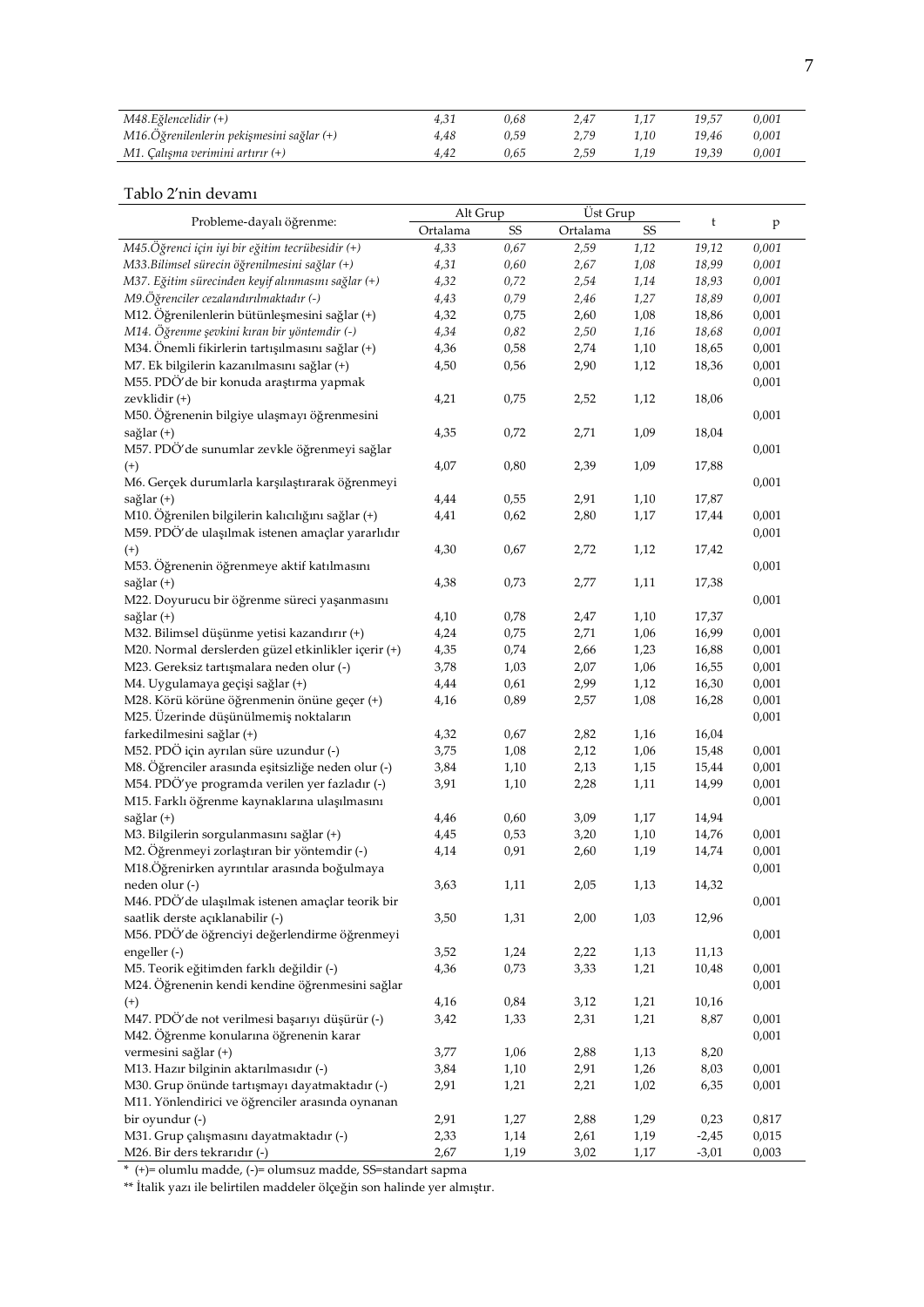# *Ölçeğin Son Haline İlişkin Tanımlayıcı Özellikler*

Ölçeğin son hali 20 maddeden oluşmaktadır (Ek). Ölçekte bulunan 3., 5., 8., 9., 12., 13., 15., 16., 17. ve 20. maddeler olumsuz maddelerdir. Ölçek puanı hesaplanırken bu maddelerin puanlarının tersine çevrilmesi gerekmektedir. Ölçekten alınabilecek en düşük puan 20, en yüksek puan ise 100'dür. Düşük puanlar PDÖ'ye ilişkin olumsuz tutumu yüksek puan ise olumlu tutumu işaret etmektedir.

Ölçek puanlarının tüm tutum öğelerini kapsaması için dizi genişliğinin 80 (100-20) olması beklenmektedir. Ölçek puanlarının dizi genişliğine bakıldığında 80 olduğu görülmektedir (Tablo 3). Tablo 3.

| Betimsel Istatistikler | Puan    |
|------------------------|---------|
| n                      | 761     |
| Aritmetik Ortalama     | 67,56   |
| Ortanca                | 67,00   |
| Standart Kayma         | 16,57   |
| Varyans                | 274,63  |
| Standart Hata          | 0,60    |
| En Küçük Puan          | 20      |
| En Yüksek Puan         | 100     |
| Ranj                   | 80      |
| Çarpıklık              | $-0,30$ |
| Sivrilik               | 0,06    |

*Tutum Ölçeğinin Son Hali Puanlarına İlişkin Tanımlayıcı İstatistikler* 

### Ölçeğin Güvenirliği

Ölçeğin güvenirliğini kestirmek için Cronbach α katsayısı kullanılmıştır. Ölçeğin tüm maddelerin yer aldığı ilk hali için güvenirlik 0,97, 20 maddeden oluşan son hali için 0,95 bulunmuştur.

### Ölçeğin Geçerliği

### Ölçüt Geçerliği

Ölçüt geçerliği için iç ölçüt ile değerlendirildiğinde ölçeğin son halinde alt (ortalama=48,36, standart sapma=11,34) ve üst grup (ortalama=87,13, standart sapma=7,04) ortalamaları arasındaki fark istatistiksel olarak önemli bulunmuştur (t=41,69, p<0,001).

### Ölçeğin Yapısı: Açımlayıcı Faktör Analizi

Ölçeğin yapı geçerliğine ilişkin kanıt elde edebilmek için faktör analizi yapılmıştır. Verilerin faktör analizine uygunluğunu tespit etmek için hesaplanan Kaiser-Meyer-Olkin Katsayısı (KMO) 0,96 ve Bartlett testi p<0,001 düzeyinde önemli bulunmuştur. Faktör analizi yöntemi olarak temel bileşenler analizi kullanılmıştır. Önemli faktör sayısını belirlemek için özdeğeri 1'den yüksek olmasına ve açıklanan varyansın oranına bakılmıştır.

Açımlayıcı faktör analizi sonrasında ölçeğin hem tek (genel faktör) hem de iki faktörlü özellik gösterdiği belirlenmiştir. Ölçekte bulunan 20 madde özdeğeri 1'den büyük olan 2 faktör altında toplanmıştır. Maddelerle ilgili tanımlanan faktörlerin ortak varyansı 0,504 ile 0,709 arasında değişmektedir. Ölçekteki faktörler maddelerdeki toplam varyansın ve ölçeğe ilişkin varyansın çoğunluğunu açıklamaktadır.

Faktör matriksinde maddelerin tamamının birinci faktör yük değerinin 0,639 ve üzerinde değer almaları ve döndürme işlemi öncesinde birinci faktörün yol açtığı varyansın %49,95 olması ölçeğin genel bir faktöre sahip olduğunu göstermektedir (Büyüköztürk, 2004). Önemli faktörlerin açıklanmasını kolaylaştırmak amacıyla varimax döndürme tekniği kullanılmıştır. Döndürme işlemi sonrasında faktör yük değerlerine göre önemli faktörlerde yer alan maddeler Tablo 4'de verilmiştir. Ölçekte önemli olarak belirlenen faktörlerin ilki toplam varyansın %30,71'ini, ikincisi %30,60'ını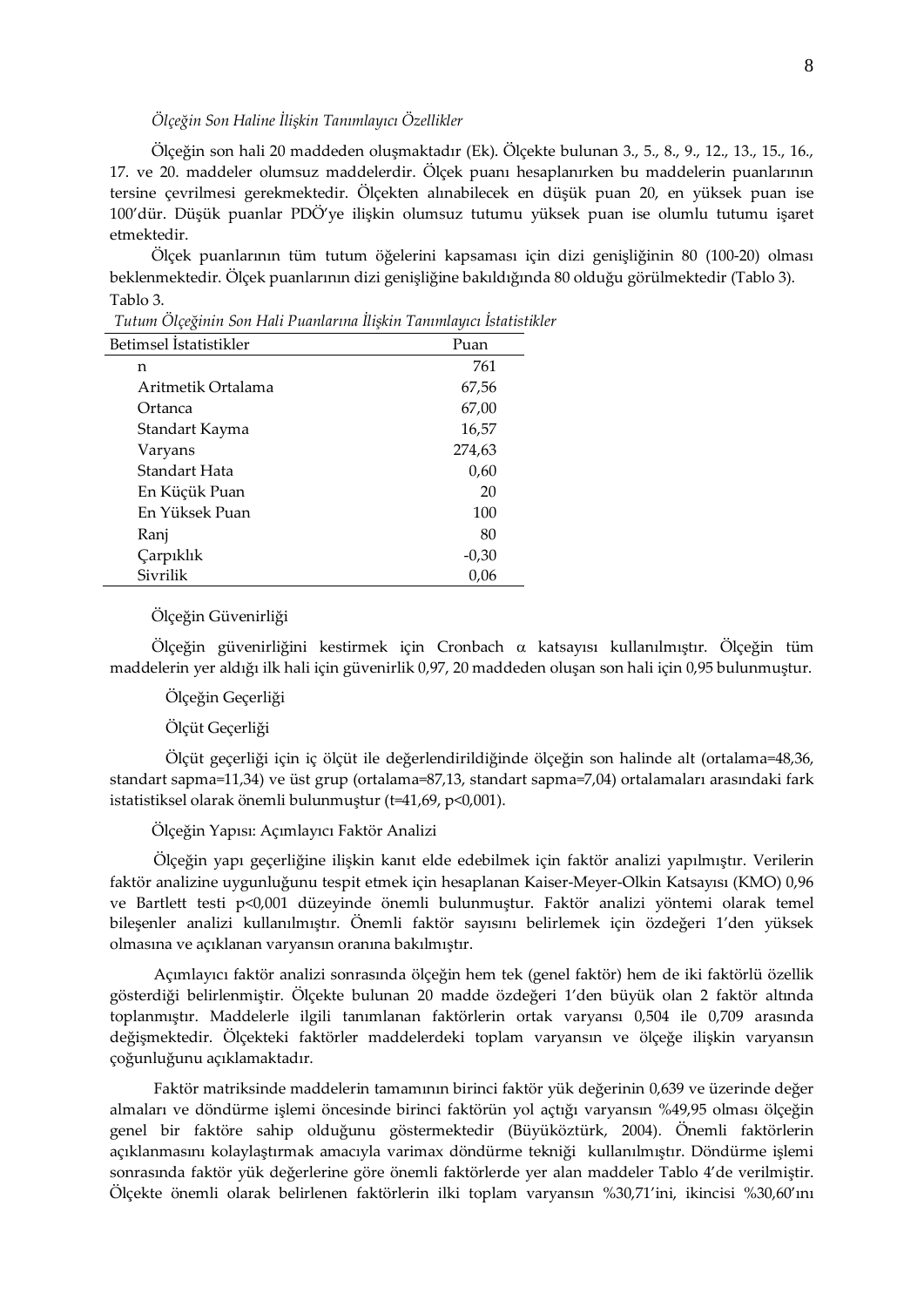toplam %61,32'sini açıklamaktadır. Ölçekte olumlu maddeler ve olumsuz maddelerin iki ayrı boyutta toplandığı görülmektedir.

Tablo 4*.*

| Onermeler         | Faktör Ortak | Faktör 1      |           |           |
|-------------------|--------------|---------------|-----------|-----------|
|                   | Varyansı     | Yük Değerleri | Faktör 1  | Faktör 2  |
| $M36(-)$          | 0,709        | 0,772         | 0,784     | 0,308     |
| $M35$ (-)         | 0,648        | 0,691         | 0,781     | 0,195     |
| M38(-)            | 0,681        | 0,744         | 0,778     | 0,273     |
| $M40$ (-)         | 0,672        | 0,735         | 0,776     | 0,262     |
| $M29$ (-)         | 0,701        | 0,799         | 0,742     | 0,387     |
| $M41$ (-)         | 0,601        | 0,699         | 0,731     | 0,257     |
| $M44$ (-)         | 0,644        | 0,754         | 0,728     | 0,338     |
| $M27(-)$          | 0,537        | 0,639         | 0,705     | 0,198     |
| $M9$ (-)          | 0,517        | 0,643         | 0,683     | 0,227     |
| $M14$ (-)         | 0,515        | 0,644         | 0,680     | 0,229     |
| $M60 (+)$         | 0,651        | 0,704         | 0,221     | 0,776     |
| $M58 (+)$         | 0,659        | 0,728         | 0,263     | 0,768     |
| $M39 (+)$         | 0,661        | 0,733         | 0,270     | 0,767     |
| $M45 (+)$         | 0,620        | 0,702         | 0,246     | 0,748     |
| $M37 (+)$         | 0,620        | 0,702         | 0,246     | 0,748     |
| $M17 (+)$         | 0,613        | 0,704         | 0,257     | 0,739     |
| $M33 (+)$         | 0,584        | 0,672         | 0,218     | 0,733     |
| $M48 (+)$         | 0,607        | 0,725         | 0,312     | 0,714     |
| $M16 (+)$         | 0,521        | 0,659         | 0,258     | 0,674     |
| $M1$ (+)          | 0,504        | 0,659         | 0,281     | 0,651     |
| Açıklanan Varyans | Toplam:      |               | Faktor 1: | Faktor 2: |
|                   | %61,32       |               | %30,71    | %30,60    |

*Tutum Ölçeğinin Son Hali İçin Faktör Analizi Sonuçları Döndürme Sonrası Yük Değerleri*

### Çalışma 2

# Yöntem

# *Çalışma Grubu*

İkinci çalışma eğitim programı entegre modele dayalı ve programında %10 PDÖ yer alan bir tıp fakültesinde yürütülmüştür. Çalışmaya bu tıp fakültesinden 810 öğrenci katılmıştır. Çalışma grubuna ilişkin özellikler Tablo 5'de özetlenmiştir. Çalışmaya katılan öğrencilerin %43,5'i kadın, %52,6'sının öğretim gördüğü dil Türkçe'dir.

#### Tablo 5.

*Tutum Ölçeği İkinci Çalışma Grubunun Bazı Özelliklerine Göre Dağılımı*

|                     | Say1 | $\%$  |
|---------------------|------|-------|
| Cinsiyet            |      |       |
| Kadın               | 350  | 43,5  |
| Erkek               | 454  | 56,5  |
| Toplam              | 804  | 100,0 |
| Devam Ettiği Dönem  |      |       |
| 1                   | 213  | 26,3  |
| $\overline{2}$      | 280  | 34,6  |
| 3                   | 317  | 39,1  |
| Toplam              | 810  | 100,0 |
| Öğrenim Gördüğü Dil |      |       |
| Türkçe              | 426  | 52,6  |
|                     |      |       |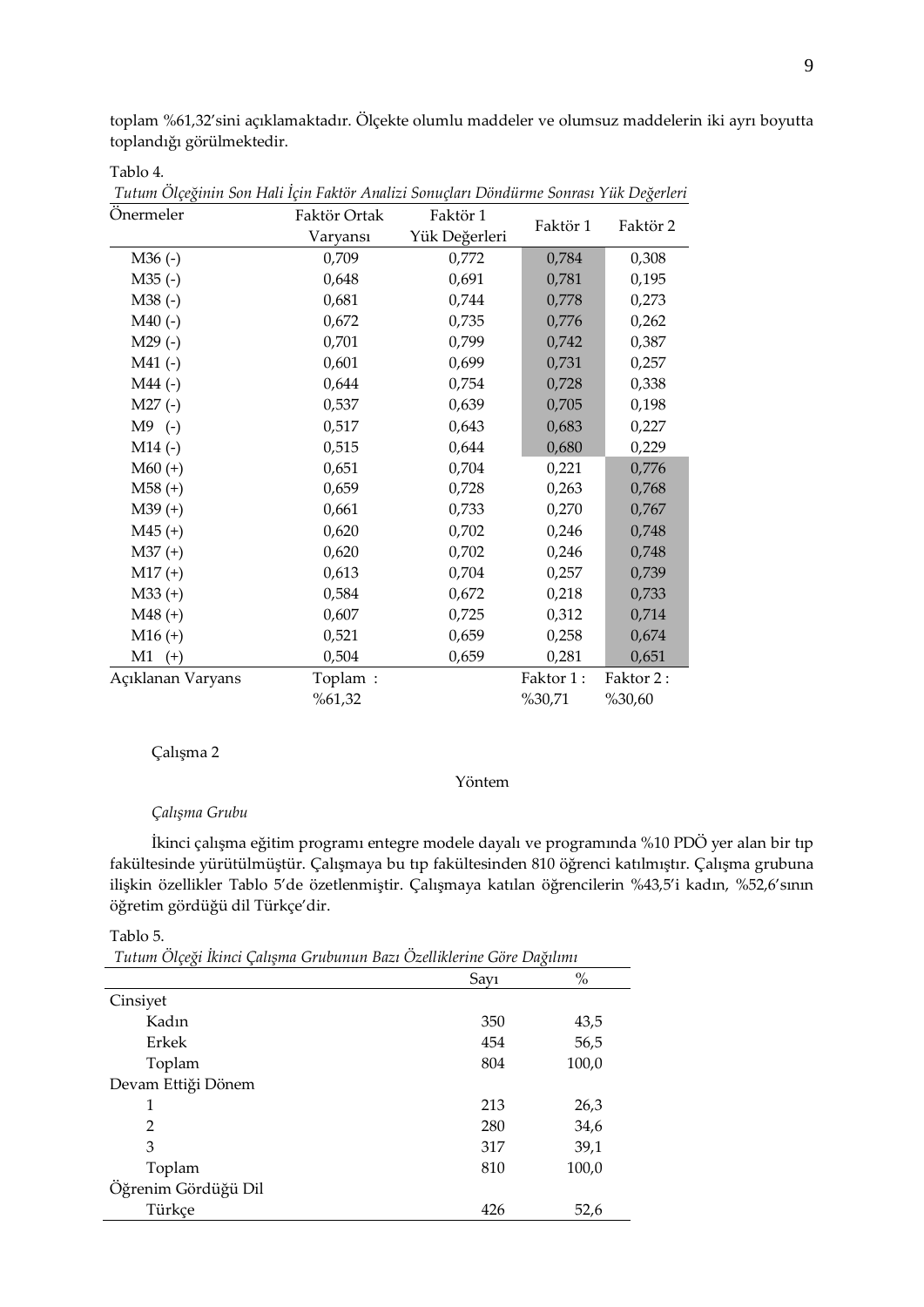| Ingilizce | 384 | T/     |
|-----------|-----|--------|
| Toplam    | 810 | 100, C |

*Verilerin Çözümlenmesi*

Ölçeğinin güvenirlik tahmini için Cronbach α katsayısı kullanılmıştır. Ölçeğin ölçüt geçerliği için ölçüt kullanılarak elde edilen puanlar t testi ve varyansların homojen olmaması nedeniyle Kruskal Wallis analizi ile karşılaştırılmıştır. Ayrıca ölçeğin yapısı ile ilgili bilgi elde etmek üzere açımlayıcı faktör analizi yapılmıştır.

Bulgular

Ölçeğin Güvenirliği

Ölçeğin bu uygulaması için güvenirlik (Cronbach α) 0,95 bulunmuştur.

Ölçeğin Geçerliği

Ölçüt Geçerliği

Bu uygulama sırasında ölçeğin ölçüt geçerliği için kanıt elde edilmeye çalışılmıştır. Bu amaçla öğrencilerin PDÖ'ye ilişkin tutumlarını 10 dereceli Likert tipi bir ölçekte değerlendirmeleri (genel değerlendirme) istenmiştir. Bu değerlendirme tek bir soru ile yapıldığından hassasiyeti artırmak için 10 dereceli likert ölçeği tercih edilmiştir. Genel değerlendirme puanları ile PDÖ tutum ölçeğinden alınan puanlar arasındaki korelasyon katsayısı 0,78 (n=723, p<0,001) bulunmuştur. Ayrıca öğrenciler genel değerlendirmelerine göre olumsuz, orta ve olumlu olmak üzere üç gruba ayrılarak, bu gruplar arasında PDÖ tutum puanları açısından farklılık olup olmadığı Kruskal Wallis varyans analizi ile araştırılmıştır ve istatistiksel olarak önemli fark bulunmuştur ( $\chi^2$ =395,29 p<0,001). Farklı grubu belirlemek için yapılan Mann-Whitney U testinde her üç grubun puanları arasında istatistiksel olarak fark belirlenmiştir (p<0,001).

Ölçeğin Yapısı: Açımlayıcı Faktör Analizi

Ölçeğin yapı geçerliğine ilişkin kanıt elde edebilmek için faktör analizi yapılmıştır. Verilerin faktör analizine uygunluğunu tespit etmek için hesaplanan Kaiser-Meyer-Olkin Katsayısı (KMO) 0,96 ve Bartlett testi p<0,001 düzeyinde önemli bulunmuştur. Faktör analizi yöntemi olarak temel bileşenler analizi kullanılmıştır. Önemli faktör sayısını belirlemek için özdeğeri 1'den yüksek olmasına ve açıklanan varyansın oranına bakılmıştır.

Açımlayıcı faktör analizi sonrasında ölçeğin hem tek (genel faktör) hem de iki faktörlü özellik gösterdiği belirlenmiştir. Ölçekte bulunan 20 madde özdeğeri 1'den büyük olan 2 faktör altında toplanmıştır. Maddelerle ilgili tanımlanan faktörlerin ortak varyansı 0,461 ile 0,690 arasında değişmektedir. Ölçekteki faktörler maddelerdeki toplam varyansın ve ölçeğe ilişkin varyansın çoğunluğunu açıklamaktadır.

Faktör matriksinde maddelerin tamamının birinci faktör yük değerinin 0,610 ve üzerinde değer almaları ve döndürme işlemi öncesinde birinci faktörün yol açtığı varyansın %49,77 olması ölçeğin genel bir faktöre sahip olduğunu göstermektedir (Büyüköztürk, 2004). Önemli faktörlerin açıklanmasını kolaylaştırmak amacıyla varimax döndürme tekniği kullanılmıştır. Döndürme işlemi sonrasında faktör yük değerlerine göre önemli faktörlerde yer alan maddeler Tablo 6'da verilmiştir.

Ölçekte önemli olarak belirlenen faktörlerin ilki toplam varyansın %30,64'ünü, ikincisi %28,22'sini toplam %58,87'sini açıklamaktadır. Ölçekte olumlu maddeler ve olumsuz maddelerin iki ayrı boyutta toplandığı görülmektedir.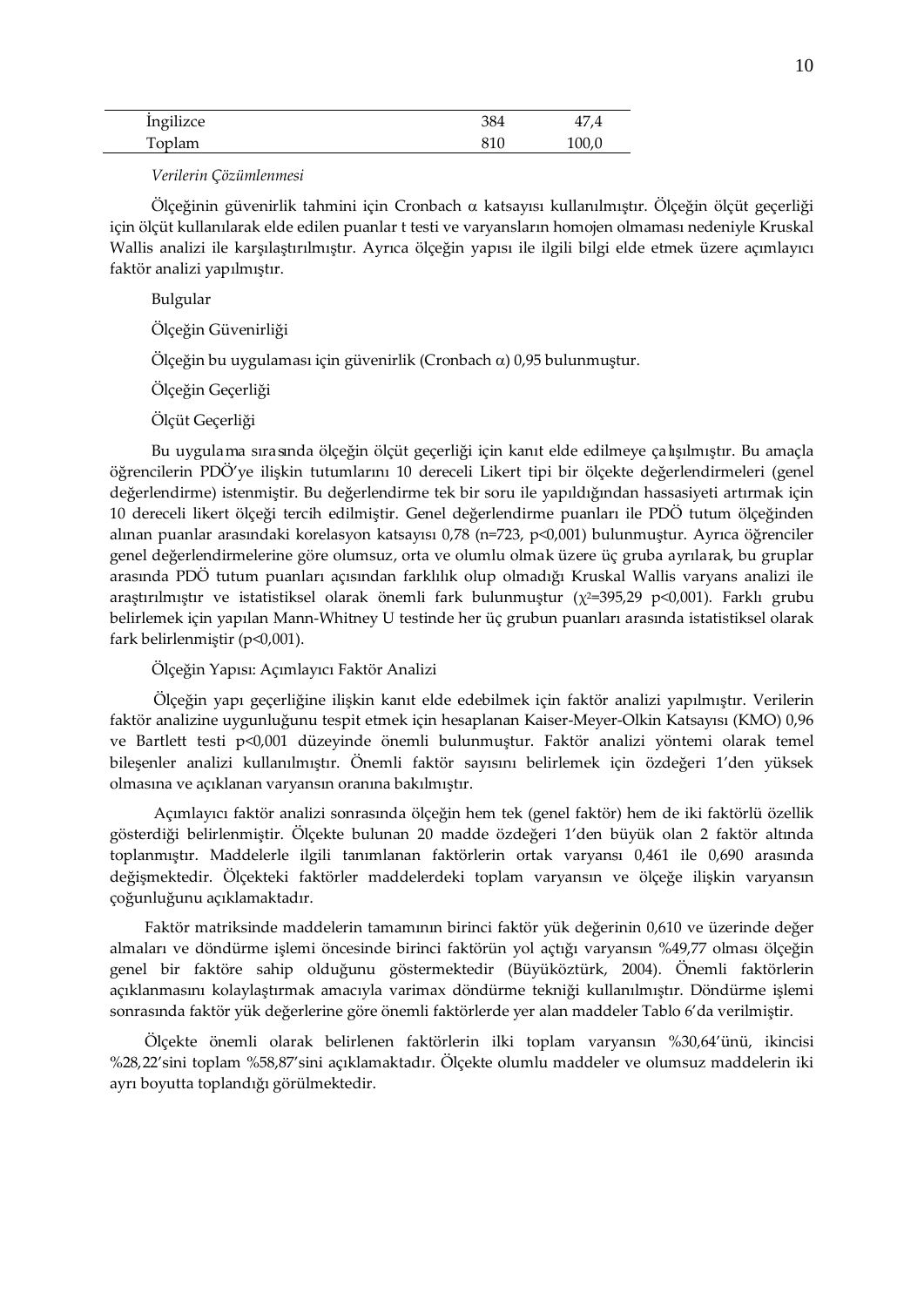| Önermeler         | Faktör Ortak      | Faktör 1      |                     |                     |
|-------------------|-------------------|---------------|---------------------|---------------------|
|                   | Varyansı          | Yük Değerleri | Faktör 1            | Faktör 2            |
| $M37 (+)$         | 0,674             | 0,752         | 0,773               | $-0,276$            |
| $M58 (+)$         | 0,690             | 0,777         | 0,767               | $-0,319$            |
| $M60 (+)$         | 0,623             | 0,696         | 0,762               | $-0,206$            |
| $M45 (+)$         | 0,631             | 0,745         | 0,731               | $-0,310$            |
| $M1$ (+)          | 0,627             | 0,753         | 0,715               | $-0,339$            |
| $M39 (+)$         | 0,631             | 0,766         | 0,701               | $-0,374$            |
| $M16 (+)$         | 0,574             | 0,710         | 0,698               | $-0,295$            |
| $M48 (+)$         | 0,533             | 0,663         | 0,692               | $-0,232$            |
| $M17 (+)$         | 0,532             | 0,680         | 0,677               | $-0,273$            |
| $M33 (+)$         | 0,466             | 0,610         | 0,654               | $-0,196$            |
| $M35$ (-)         | 0,600             | 0,629         | $-0,149$            | 0,760               |
| $M27(-)$          | 0,613             | 0,675         | $-0,220$            | 0,751               |
| $M14$ (-)         | 0,617             | 0,693         | $-0,252$            | 0,744               |
| M38(-)            | 0,636             | 0,721         | $-0,291$            | 0,742               |
| $M36(-)$          | 0,668             | 0,779         | $-0,398$            | 0,714               |
| $M9$ (-)          | 0,613             | 0,637         | $-0,242$            | 0,672               |
| $M40$ (-)         | 0,574             | 0,723         | $-0,370$            | 0,661               |
| $M29$ (-)         | 0,645             | 0,793         | $-0,490$            | 0,636               |
| $M41$ (-)         | 0,470             | 0,633         | $-0,281$            | 0,626               |
| $M44$ (-)         | 0,461             | 0,630         | $-0,286$            | 0,615               |
| Açıklanan Varyans | Toplam:<br>%58,87 |               | Faktor 1:<br>%30,64 | Faktor 2:<br>%28,22 |

*Tutum Ölçeğinin İkinci Uygulaması İçin Faktör Analizi Sonuçları Döndürme Sonrası Yük Değerleri*

Tablo 6.

### Tartışma ve Sonuç

Güvenirlik bir ölçme aracının duyarlı, birbiriyle tutarlı ve kararlı ölçme sonuçları verebilmesidir (Tekin, 1982; Tezbaşaran, 1997; Turgut, 1995). Ölçeğin α katsayısının yüksek olması (0,95) ölçekte bulunan maddelerin birbiriyle tutarlı ve aynı özeliğin öğelerini yoklayan maddelerden oluştuğunu göstermektedir.

Geçerlik bir ölçme aracı ile ölçülmek istenen özeliğin ölçülerini, başka özeliklerin ölçüleri ile karıştırmadan elde edebilmesidir (Tekin, 1982; Tezbaşaran, 1997). Ölçekten elde edilen puanların dizi genişliği kapsam geçerliği için ipucu vermektedir (Tezbaşaran, 1997). İlk çalışmada ölçeğin son halinde ölçek puanlarının tüm tutum öğelerini kapsaması için dizi genişliğinin 80 (100-20) olması beklenmiştir. Ölçek puanlarının dizi genişliği 80 olduğundan tutumların olumlu ve olumsuz boyutunu kapsamaktadır.

Ölçüt geçerliği elde edilen puanların bir ölçekte ölçülmek istenen özeliğe sahip olanlarla olmayanları, ölçülen özelik boyutunda birbirinden ayırt edebilmedir (Tezbaşaran, 1997). Ölçüt geçerliği için ilk çalışmada iç ölçüt ile değerlendirildiğinde alt ve üst grup ortalamaları arasındaki fark istatistiksel olarak önemli bulunmuştur. İkinci çalışmada öğrencilerin PDÖ'ye ilişkin tutumlarını 10 dereceli Likert tipi bir ölçekte değerlendirmeleri istenmiş, bu değerlendirme puanları ile PDÖ tutum ölçeğinden alınan puanlar arasındaki korelasyon katsayısı (0,78) yüksek bulunmuştur. Ayrıca öğrencilerin tutumları ile ilgili genel değerlendirmeleri olumsuz, orta ve olumlu olmak üzere üç gruba ayrılarak çözümlendiğinde, bu gruplar arasında PDÖ tutum puanları açısından fark belirlenmiştir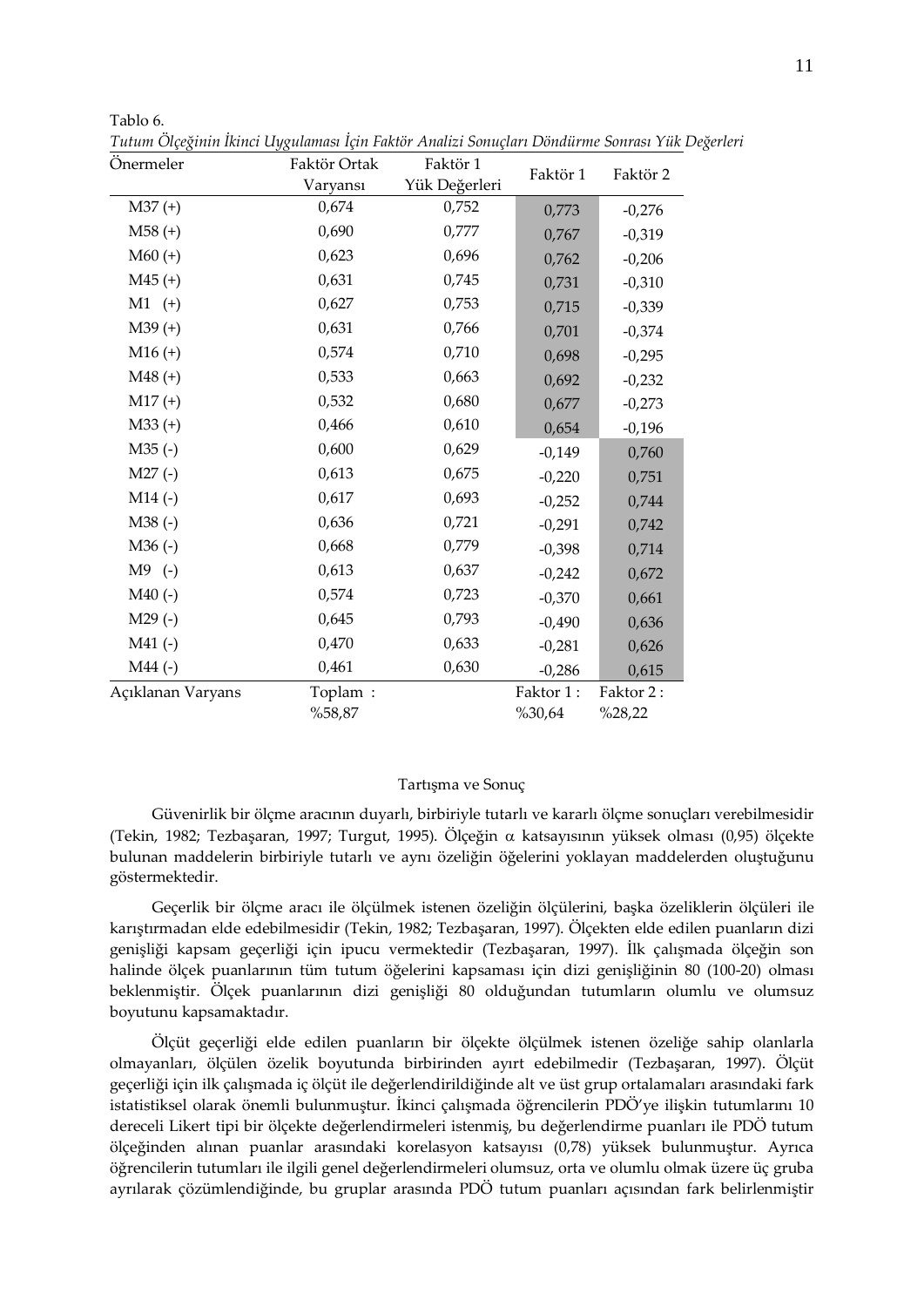(p<0,001). Geliştirilen tutum ölçeği ölçekte ölçülmek istenen özeliğe sahip olanlarla olmayanları birbirinden ayırt edebilmektedir.

Ölçeğin yapı geçerliği ile ilgili bilgi elde etmek için faktör analizi yapılmıştır. İlk çalışmada ölçekte olumlu maddeler ve olumsuz maddelerin iki ayrı boyutta toplandığı belirlenmiştir. Faktör matriksinde maddelerin tamamının birinci faktör yük değerinin 0,639 ve üzerinde değer almaları ve döndürme işlemi öncesinde birinci faktörün yol açtığı varyansın %49,95 olması ölçeğin genel bir faktöre sahip olduğunu göstermektedir. İkinci çalışmada da ilk çalışmaya yakın sonuçlar elde edilmiştir. Ölçekte olumlu maddeler ve olumsuz maddelerin iki ayrı boyutta toplandığı, toplam varyansın %58,87'sini açıklandığı belirlenmiştir.

Geliştirilen tutum ölçeğinin, PDÖ uygulanan programlarda öğrencilerin tutumlarının belirlenmesine ve yapılacak PDÖ ile ilgili diğer çalışmalara katkı sağlaması umulmaktadır. Bununla birlikte bu çalışmadan elde edilen sonuçlar tıp fakültesi öğrencileri ile sınırlı olduğundan ölçeğin diğer alanlarda uygulanarak değerlendirilmesinin yararlı olacağı düşünülmektedir.

# Kaynaklar

- Baptiste, S. (2003). Problem-ba sed learning: A self-directed journey. Thorofare (USA): SLACK Incorporated.
- Baxter, H., Singh, S.P., Stanen, P. & Duggan, E.C. (2000). The attitude of tomorrow's doctor' towards mental illness and psychiatry: changes during the final undergraduate year. *Medical Education*, 35, 381-383.
- Birgegard, G. & Lindquist, U. (1998). Change in student attitudes to medical school after the introduction of problem-based learnnig in spite of low rating. *Medical Education*, 32, 46-49.
- Bridges, E. & Hallingewr, P. (2003). Problem-based learning in educational leadership. İçinde W.G. Cunningham ve P.A. Cordeiro (2003, sf: 334-335). *Educational Leadership A Problem-Based Approach* (2nd Edition). Boston: Allyn and Bacon.
- Büyüköztürk, Ş. (2004). *Veri Analizi El Kitabı*. Ankara: PeGem Yayıncılık.
- Caplow, H.A.J., Donaldson, J.F., Kardash, C.A & Hosokowa M. (1997). Learning in a problem-based curriculum: Students conceptions. *Medical Education*, 31, 440-447.
- Carder, L., Willingham, P. & Bibb, D. (2001). Case-based, problem learning information literacy for the real world. *Research Strategies*, 8, 181-190.
- Dolmans, D. H. J. M., De Grave W. S., Wolfhagen I. H. A. P. & van der Vleuten C. P. M. (2005). Problem-based learning: Future challenges for educational practice and research. *Medical Education,* 39, 732–741.
- Dolmans, D. H. J. M., Snellen-Balendong, H., Wolfhagen, I. H. A. P. & van der Vleuten, C. P. M. (1997). Seven principles of effective case design for a problem-based curriculum. *Medical Teacher*, 19(3), 185-189.
- Felder, R. M. (1995). A longitudinal study of engineering student performance and retention. IV. Instructional methods and student responses to them. *Journal of Engineering Education*, 84 (4), 361-367.
- Guido, G., De Clercq, G., Huyghens, L. & Kerckhofs, E. (2006). Measuring the effect of interprofessional problem-based learning on the attitudes of undergraduate health care students. *Medical Education*, 40: 555–561.
- Guilbert, J.J. (1998). Comparison of the students ant teachers concerning medical education programmes in Switzerland. *Medical Education*, 32:65-69.
- Hmelo, C., Gotterer, G.S. & Bransford J.D. (1994, April). *The cognitive effects of problem-based learning: a preliminary study*. Paper presented at the annual meeting of the American Educational Research Association, New Orleans, LA.
- Murphy, K. R. & Davidshofer, C.O. (1991). *Psychological testing: principles and aplications*. New Jersey: Prentice-Hall Inc.
- Özdemir, S.T. (2003). Tıp eğitimi ve yetişkin öğrenmesi. *Uludağ Üniversitesi Tıp Fakültesi Dergisi*, 29 (2), 25-28.